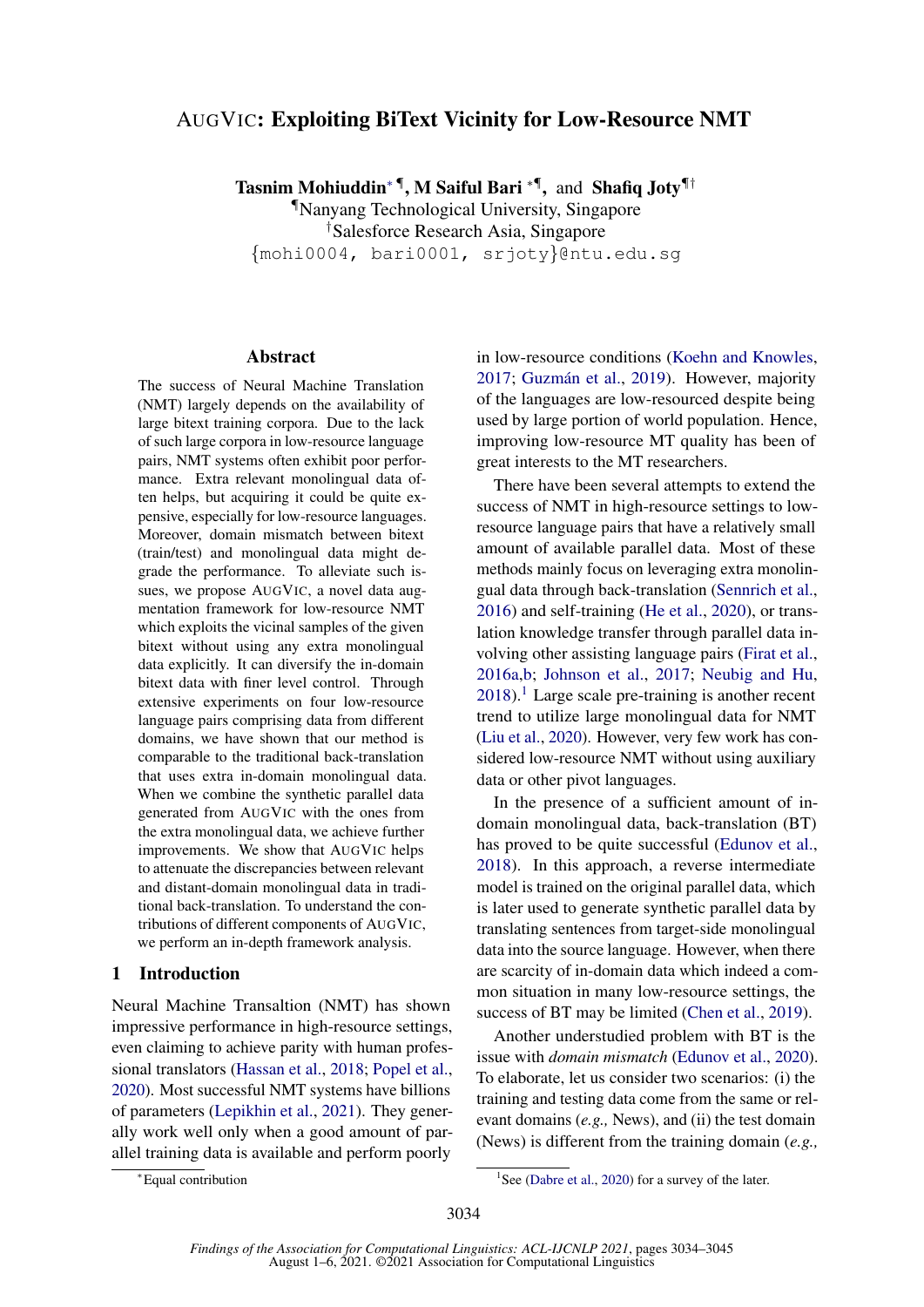Subtitles). In the former case, we can foresee two problems. First, if we use out-of-domain monolingual data which is abundant, it might misguide the model and move it far away from the actual test distribution. Second, even if the monolingual data is from a domain similar to that of the training/testing data, there might be differences in topics, modality, style, etc., which might induce noise.

For the latter scenario, even if the monolingual data comes from the similar domain as the test data (News), the corresponding (reverse) translations will be noisy as the intermediate model would be trained on a different domain (Subtitles). Consequently, these noisy pseudo-parallel data will induce noise during training and might cause the model to perform worse [\(Wang et al.,](#page-11-2) [2018\)](#page-11-2). On the other hand, using in-domain (Subtitles) monolingual data in back-translation will not give enough diversity to cover the test domain (News).

In this work, inspired by the Vicinal Risk Minimization principle [\(Chapelle et al.,](#page-9-8) [2001\)](#page-9-8), we propose AUGVIC, a novel method to augment vicinal samples around the bitext distribution. Instead of using extra monolingual data, AUGVIC aims to leverage the vicinal samples of the original bitext, thereby enlarging the support of the training bitext distribution to improve model generalization. The main advantage is that the resulting distribution remains close to the original distribution and can be controlled at a finer level [\(Figure 1\)](#page-2-0).

With the goal of training a source-to-target NMT system, AUGVIC augments vicinal samples in the target language. The vicinal samples are generated by predicting the masked tokens of a target bitext sentence using a pretrained large-scale language model. To generate synthetic bitext data from these augmented vicinal samples through a reverse intermediate (target-to-source) model, we propose two different methods: the first one is based on the traditional BT, while the second one leverages the original source sentence as a guide. Finally, we train the source-to-target model by combining the original parallel data with the synthetic bitext.

In order to demonstrate the effectiveness and robustness of AUGVIC, we conduct extensive experiments on four low-resource language pairs comprising data from different domains. Our results show significant improvements over the bitext baselines with 2.76 BLEU gains on an average on eight different translation tasks without using any extra monolingual data. AUGVIC also complements traditional BT with additive gains when extra monolingual data is used. We also show AUGVIC's efficacy in bridging the gap between in-domain and out-of-domain performance in traditional back-translation with monolingual data. We carried out an ablation study to understand the contribution of the diversity factor in our proposed framework. We open-source our framework at [https://ntunlpsg.github.io/project/augvic/.](https://ntunlpsg.github.io/project/augvic/)

# 2 Related Work

Two lines of studies are relevant to our work.

Low-resource NMT Although the main focus of investigation and improvement in NMT has been in high-resource settings, there has been a recent surge of interest in low-resource MT. However, achieving satisfactory performance in low-resource settings turns out to be challenging for NMT systems [\(Koehn and Knowles,](#page-10-1) [2017\)](#page-10-1). Recent research has mainly focused on creating and cleaning parallel [\(Ramasamy et al.,](#page-11-3) [2014;](#page-11-3) [Islam,](#page-10-6) [2018\)](#page-10-6) and comparable data [\(Tiedemann,](#page-11-4) [2012\)](#page-11-4), utilizing bilingual lexicon induction [\(Conneau et al.,](#page-9-9) [2017;](#page-9-9) [Artetxe](#page-8-0) [et al.,](#page-8-0) [2018;](#page-8-0) [Mohiuddin and Joty,](#page-10-7) [2019,](#page-10-7) [2020;](#page-10-8) [Mo](#page-10-9)[hiuddin et al.,](#page-10-9) [2020\)](#page-10-9), fine-grained hyperparameter tuning [\(Sennrich and Zhang,](#page-11-5) [2019\)](#page-11-5), and using other language pairs as pivot [\(Cheng et al.,](#page-9-10) [2017;](#page-9-10) [Kim](#page-10-10) [et al.,](#page-10-10) [2019\)](#page-10-10).

Another avenue of research follows multilingual translation, where translation knowledge from highresource language pairs are exploited by training a single NMT system on a mix of high-resource and low-resource language pairs [\(Firat et al.,](#page-9-2) [2016a,](#page-9-2)[b;](#page-9-3) [Kocmi and Bojar,](#page-10-11) [2018;](#page-10-11) [Gu et al.,](#page-9-11) [2018;](#page-9-11) [Neubig](#page-10-4) [and Hu,](#page-10-4) [2018;](#page-10-4) Guzmán et al., [2019\)](#page-9-1). [Zoph et al.](#page-11-6) [\(2016\)](#page-11-6) proposed a variant where they pretrain NMT system on a high-resource language pair before finetuning on a target low-resource language pair.

Data Augmentation for NMT Till now, one of the most successful data augmentation strategies in NMT is back-translation (BT) [\(Sennrich et al.,](#page-11-1) [2016;](#page-11-1) [Hoang et al.,](#page-10-12) [2018\)](#page-10-12), which exploits targetside monolingual data. [Edunov et al.](#page-9-4) [\(2018\)](#page-9-4) investigated BT extensively and scaled the method to millions of target-side monolingual sentences. [Caswell](#page-9-12) [et al.](#page-9-12) [\(2019\)](#page-9-12) explored the role of noise in noised-BT and proposed to use a tag for back-translated source sentences. Besides BT, self-training is another data augmentation strategy for NMT which leverages source-side monolingual data [\(He et al.,](#page-10-2)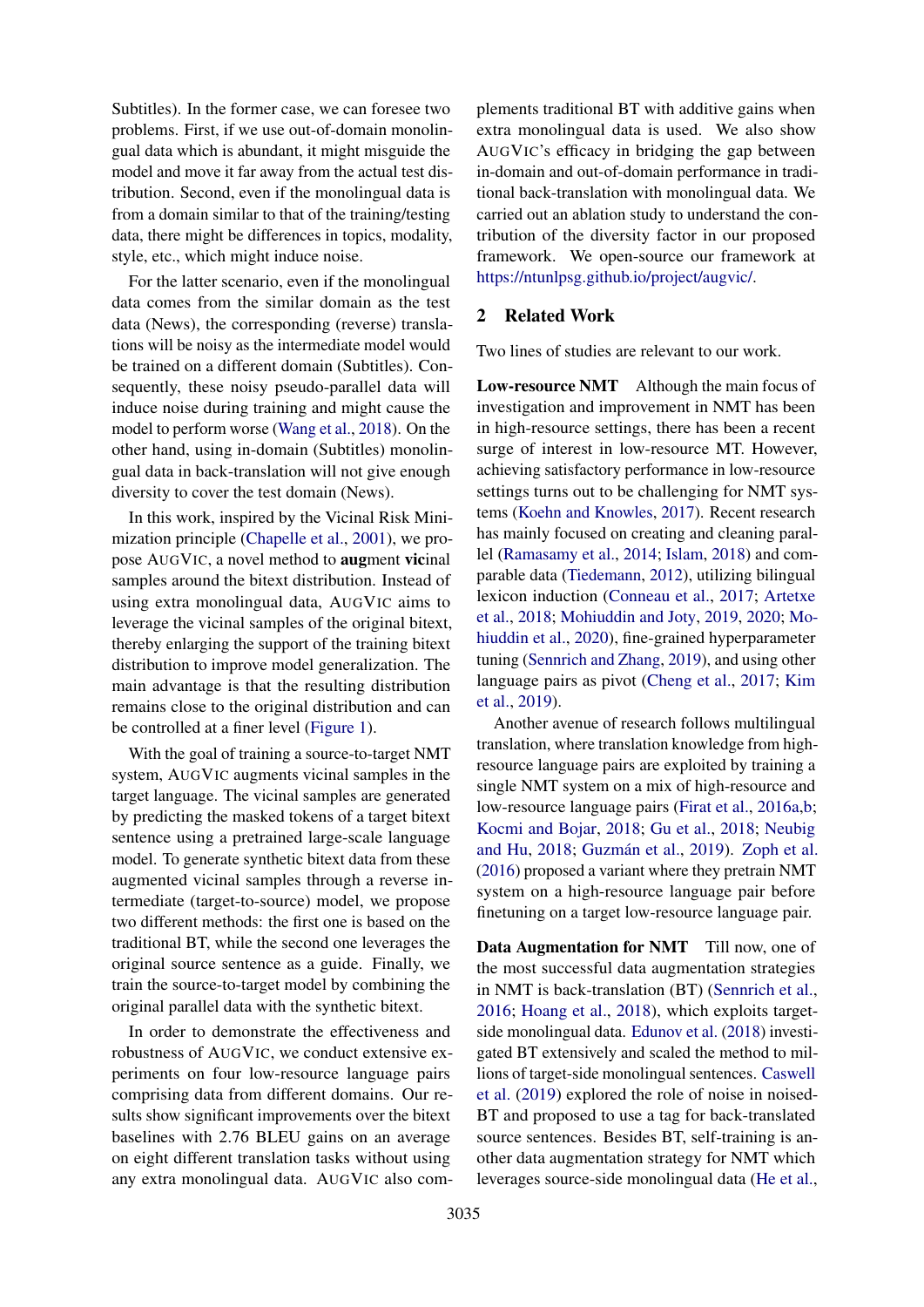<span id="page-2-0"></span>

Figure 1: Illustration of AUGVIC steps for Bengali-to-English translation system. Here  $(x_i, y_i)$  is the original bitext pair,  $\tilde{y}_i$  is a vicinal sample of  $y_i$ , and  $(\tilde{x}_i, \tilde{y}_i)$  is a synthetic pair where  $\tilde{x}_i$  is generated by a reverse intermediate translation system  $\mathcal{M}_{t\to s}$ . Right side of the figure shows the successive steps of vicinal sample generation.

[2020\)](#page-10-2). Large scale multilingual pre-training followed by bitext fine-tuning is a recent trend to utilize monolingual data for NMT, which is shown to be beneficial [\(Arivazhagan et al.,](#page-8-1) [2019;](#page-8-1) [Liu et al.,](#page-10-5) [2020;](#page-10-5) [Zhu et al.,](#page-11-7) [2020;](#page-11-7) [Lepikhin et al.,](#page-10-0) [2021\)](#page-10-0).

Apart from using extra monolingual data, [Xie](#page-11-8) [et al.](#page-11-8) [\(2017\)](#page-11-8) show that data noising is an effective regularization method for NMT, while [Wu et al.](#page-11-9) [\(2019\)](#page-11-9) use noised training. In low-resource settings, [Fadaee et al.](#page-9-13) [\(2017\)](#page-9-13) augment bitext by replacing a common word with a low-frequency word in the target sentence, and change its corresponding word in the source sentence to improve the translation quality of rare words. [Wang et al.](#page-11-2) [\(2018\)](#page-11-2) propose an unsupervised data augmentation method for NMT by replacing words in both source and target sentences based on hamming distance. [Gao et al.](#page-9-14) [\(2019\)](#page-9-14) propose a method that replaces words with a weighted combination of semantically similar words. Recently, [Nguyen et al.](#page-10-13) [\(2020\)](#page-10-13) propose an in-domain augmentation method by diversifying the available bitext data using multiple forward and backward models. In their follow-up work [\(Nguyen et al.,](#page-10-14) [2021\)](#page-10-14), they extend the idea to unsupervised MT (UMT) using a cross-model distillation method, where one UMT model's synthetic output is used as input for another UMT model.

Summary Most of the previous work on improving BT involve either training iteratively or combining BT with self-training using monolingual data blindly without noticing the distributional differences between the monolingual and bitext data. In contrast, in AUGVIC we systematically parameterize the generation of new training samples from the original parallel data. Moreover, the combination of our augmented vicinal samples with monolingual data makes the NMT models more robust and attenuates the prevailing distributional gap.

# 3 Method

Let  $s$  and  $t$  denote the source and target languages respectively, and  $\mathcal{D} = \{(x_i, y_i)\}_{i=1}^N$  denote the bitext training corpus containing  $N$  sentence pairs with  $x_i$  and  $y_i$  coming from s and t languages, respectively. Also, let  $\mathcal{M}_{s\to t}$  is an NMT model that can translate sentences from s to t, and  $\mathcal{D}_{\text{mono}}^t =$  ${y_j}_{j=1}^M$  denote the monolingual corpus in the target language  $t$  containing  $M$  sentences.

#### <span id="page-2-1"></span>3.1 Traditional Back-Translation

Traditional back-translation [\(Sennrich et al.,](#page-11-1) [2016\)](#page-11-1) leverages the target-side monolingual corpus. With the aim to train a source-to-target model  $\mathcal{M}_{s \to t}$ , it first trains a reverse intermediate model  $\mathcal{M}_{t\rightarrow s}$ using the given bitext  $D$ , and use it to translate the extra target-side monolingual data  $\mathcal{D}_{\text{mono}}^t$  into source language. This yields a synthetic bitext corpus  $\mathcal{D}_{syn} = {\{\mathcal{M}_{t \to s}(y_j), y_j)\}}_{j=1}^M$ . Then a final model  $\mathcal{M}_{s\to t}$  is trained on  $\{\mathcal{D}\cup\mathcal{D}_{syn}\}\$  usually by upsampling  $D$  to keep the original and synthetic bitext pairs to a certain ratio (generally 1:1).

#### 3.2 AUGVIC: Exploiting Bitext Vicinity

For low-resource languages, the amount of available parallel data is limited, hindering training of a good MT system. Moreover, the target language pairs can be quite different (*e.g.,* morphologically, topic distribution) from the high-resource ones, making the translation task more difficult [\(Chen](#page-9-5) [et al.,](#page-9-5) [2019\)](#page-9-5). Also, acquiring large and relevant monolingual corpora in the target language is difficult in low-resource settings and can be quite expensive. The domain mismatch between the monolingual and bitext data is another issue with the traditional back-translation as mentioned in [§1.](#page-0-1)

With the aim to improve model generalization, the core idea of AUGVIC is to leverage the *vicinal*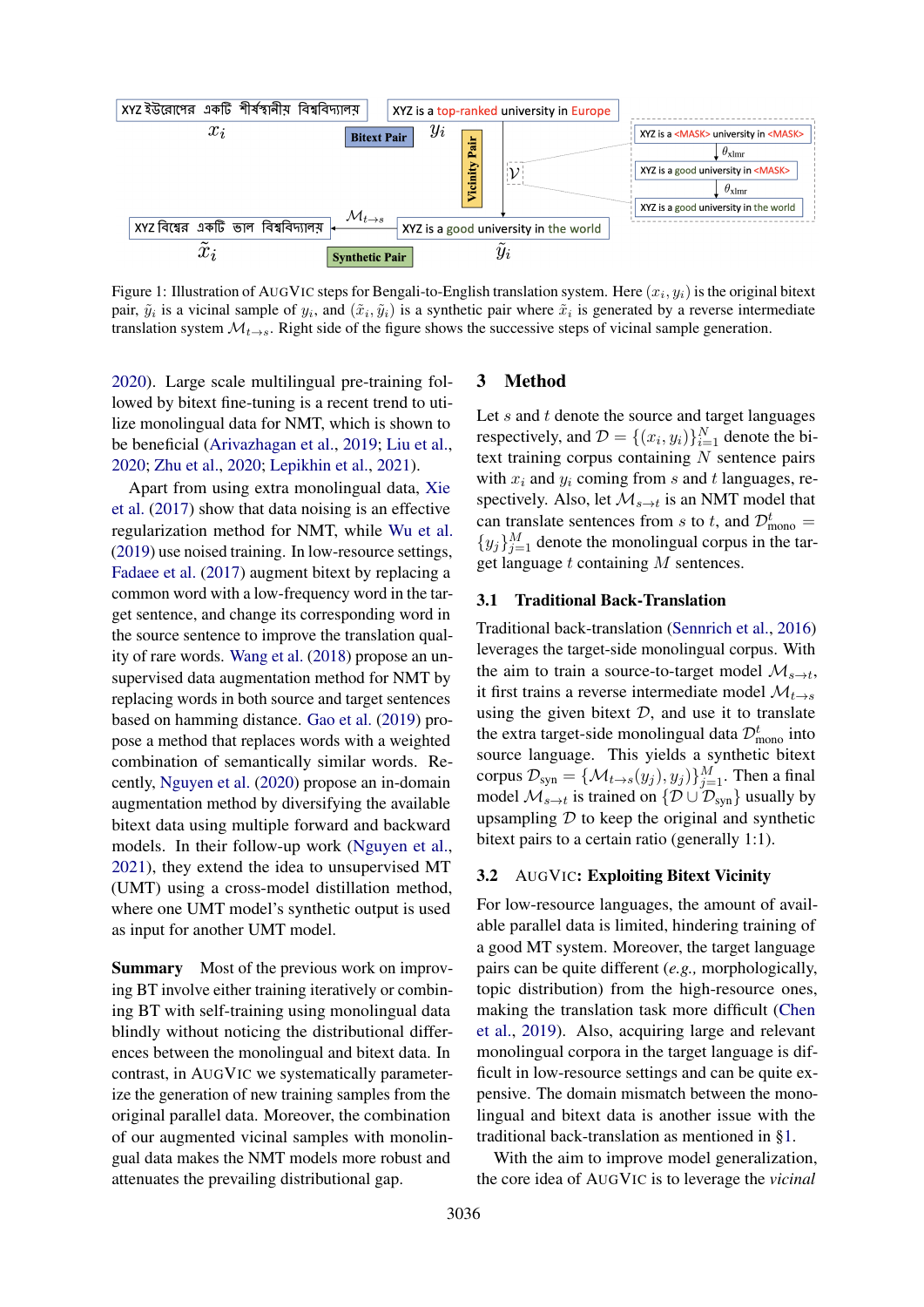samples of the given bitext rather than using extra monolingual data. The addition of bitext vicinity also alleviates the domain mismatch issue since the augmented data distribution does not change much from the original bitext distribution. Figure [1](#page-2-0) shows an illustrative example of AUGVIC, which works in three basic steps to train a model:

- (i) Generate vicinal samples  $\tilde{y}_i$  of the target sentences  $(y_i)$  in the bitext data  $\mathcal{D}$ .
- (ii) Produce source-side translations  $\tilde{x}_i$  of the vicinal samples to generate synthetic bitext  $\tilde{\mathcal{D}}$ .
- (iii) Train the final source-to-target MT model  $\mathcal{M}_{s\to t}$  using  $\{\mathcal{D} \cup \mathcal{D}\}.$

AUGVIC, however, is not mutually exclusive to the traditional back-translation and can be used together when relevant monolingual data is available. In the following, we describe how each of these steps are operationalized with NMT models.

# <span id="page-3-0"></span>3.2.1 Generation of Vicinal Samples

We first generate vicinal samples for each eligible target sentence  $y_i$  in the bitext  $\mathcal{D} = \{(x_i, y_i)\}_{i=1}^N$ . Let  $V(\tilde{y}_i|y_i)$  denote the vicinity distribution around  $y_i$ , we create a corpus of vicinal samples as:

$$
\tilde{y}_i \sim \mathcal{V}(\tilde{y}_i | y_i) \tag{1}
$$

We generate vicinal samples for sentences having lengths between 3 and 100, and  $V$  can be modeled with existing syntactic and semantic alternation methods like language model (LM) augmentation [\(Kobayashi,](#page-10-15) [2018;](#page-10-15) [Wu et al.,](#page-11-10) [2018;](#page-11-10) [Shi et al.,](#page-11-11) [2020;](#page-11-11) [Bari et al.,](#page-8-2) [2021\)](#page-8-2), paraphrase generation [\(Li et al.,](#page-10-16) [2018\)](#page-10-16), constrained summarization [\(Laban et al.,](#page-10-17) [2020\)](#page-10-17), and similar sentence retrieval [\(Du et al.,](#page-9-15) [2020\)](#page-9-15). Most of these methods are supervised requiring extra annotations. Instead, in AUGVIC, we adopt an unsupervised LM augmentation, which makes the framework more robust and flexible to use. Specifically, we use a pretrained XLM-R masked LM [\(Conneau et al.,](#page-9-16) [2020a\)](#page-9-16) parameterized by  $\theta_{\text{xlmr}}$  as our vicinal model. Thus, the vicinity distribution is defined as  $V(\tilde{y}_i|y_i, \theta_{\text{xlmr}})$ .

Note that we treat the vicinal model as an external entity, which is not trained/fine-tuned. This disjoint characteristic gives our framework the flexibility to replace  $\theta_{\text{xlmr}}$  even with a better monolingual LM for a specific target language, which in turn makes AUGVIC extendable to utilize stronger LMs that may come in the future.

In a masked LM, one can mask out a token at any position and ask the model to predict at that position. For a meaningful and informed augmentation, we mask out the tokens *successively* (one at a time) up to a required number determined by a diversity ratio,  $\rho \in (0, 1)$ . For a sentence of length  $\ell$ , the successive augmentation can generate at most  $(2^{\ell} - 1) \times k$  vicinal samples, where k is the number of output tokens chosen for each masked position. We use  $k = 1$ , and pick the one with the highest probability ensuring that it does not match the original token at the masked position. The diversity ratio  $(\rho)$  controls how much diverse the vicinal samples can be from the original sentence, and is selected using one of the following two ways:

- Fixed diversity ratio Here we use a fixed value for  $\rho$ , and select  $t = \ell \times \rho$  tokens to mask out. We then generate new vicinity samples by predicting new tokens in those masked positions.
- Dynamic diversity ratio Instead of using a fixed value, in this approach we set the diversity ratio dynamically taking the sentence length into consideration. This allows finer-level control for diversification — the longer the sentence is, the smaller should its diversification ratio be. The intuition is that for long sentences, a larger value of  $\rho$  will produce vicinal samples which will be far away from the original sample. Specifically, we use the following piece-wise function to find the number of tokens to mask out dynamically:

<span id="page-3-1"></span>
$$
t = \begin{cases} \max(\ell \times a, t_{\min}) & \text{if } \ell \le 20\\ \min(\frac{\ell}{h} \times b, t_{\max}) & \text{;otherwise} \end{cases} \tag{2}
$$

where  $t_{\text{min}}$  and  $t_{\text{max}}$  are hyperparameters and represent the minimum and maximum number of tokens to be replaced by the masked LM. The other hyperparameters  $a, b$ , and  $h$  play the same role as the diversity ratio  $\rho$ .

Since we predict tokens for replacement one at a time, we can make the prediction in any of the permutation order of t. So, the maximum number of possible augmentation for a sentence of length  $\ell$  is  $\gamma = \binom{\ell}{t}$  $t(t) \times t!$ . We perform *stochastic sampling* from the distribution of  $\gamma$  to select N' vicinal samples. We have added an analysis on the effect of diversity ratio  $\rho$  in AUGVIC in [§5.5.](#page-8-3)

#### <span id="page-3-2"></span>3.2.2 Generation of Synthetic Bitext Data

Our objective is to train a source-to-target MT model  $\mathcal{M}_{s\to t}$ . So far, we have the bitext  $\mathcal{D} =$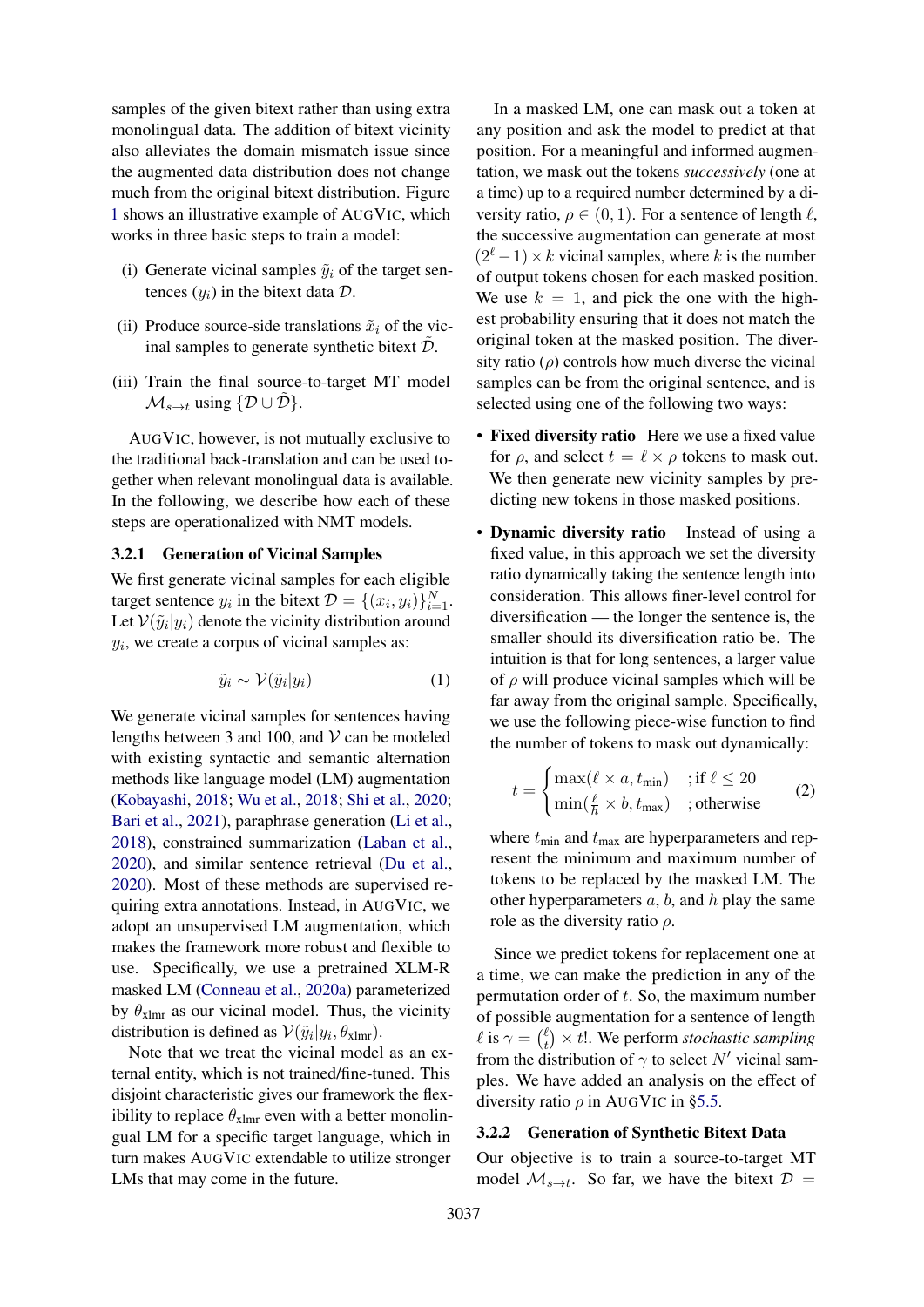<span id="page-4-0"></span>

Figure 2: (a) Our proposed model for guided backtranslation; (b) its training and inference method.

 $\{(x_i, y_i)\}_{i=1}^N$  and target-side monolingual data  $\tilde{\mathcal{D}}^t = {\tilde{y}_j \tilde{y}_j = 1 \overline{y}_j}$  which are vicinal to the original target in  $\mathcal{D}$ . We need a reverse intermediate targetto-source MT model  $\mathcal{M}_{t\to s}$  to translate  $\tilde{y}_j$  into  $\tilde{x}_j$ , which will give us the synthetic bitext data  $\tilde{\mathcal{D}}$ . For this, we experiment with two different models.

(*a*) Pure Back-Translation (PBT) This is similar to back-translation ([§3.1\)](#page-2-1), where we first train the reverse MT model  $\mathcal{M}_{t\rightarrow s}$  using the given bitext D. We then use  $\mathcal{M}_{t\rightarrow s}$  to translate the target-side vicinal samples  $\tilde{y}_j \sim \tilde{D}^t$  into  $\tilde{x}_j$ . This gives a synthetic bitext  $\widetilde{\mathcal{D}} = \{(\tilde{x}_j, \tilde{y}_j)\}_{j=1}^{\tilde{N}'}$ . We use the Transformer architecture [\(Vaswani et al.,](#page-11-12) [2017\)](#page-11-12) as our reverse intermediate NMT model  $\mathcal{M}_{t\rightarrow s}$ .

(*b*) Guided Back-Translation (GBT) In the illustrative example [\(Figure 1\)](#page-2-0), we can identify three kinds of pairs: (i) the bitext  $(x_i, y_i)$ , (ii) the vicinal  $(y_i, \tilde{y}_i)$ , and (iii) the synthetic pair  $(\tilde{x}_i, \tilde{y}_i)$ . Here,  $y_i$  is the original translation of source sentence  $x_i$ and  $\tilde{y}_i$  is the vicinal sample, which can be seen as a perturbation of  $y_i$ . Hence, we can assume that  $\tilde{x_i}$ will also be similar to (perturbed)  $x_i$ . Our goal is to leverage this extra relational knowledge to improve

the translation quality of  $\tilde{x}_i$  when generating the synthetic bitext  $\tilde{\mathcal{D}}$ . Specifically, we use the original source  $x_i$  as a guide for generating the synthetic translation  $\tilde{x}_i$  of the target-side vicinal sample  $\tilde{y}_i$ .

$$
\tilde{x_i} = \mathcal{M}_{t \to s}(\tilde{y_i}|x_i) \tag{3}
$$

For this, we propose a model based on the Transformer architecture which has two encoders - one for the source sentence  $(E)$  and another for the guide sentence  $(E')$ , and a decoder  $(D)$  [\(Figure 2\)](#page-4-0). We use the same architecture with the exception that now we have two identical encoders  $(E \text{ and } E)$  $E'$ ). Both the encoders have a stack of  $L$  layers, while the decoder has  $(L + 1)$  layers.

*Training & Inference:* We train this model with a dataset of triplets containing  $(y, \tilde{x}, x)$ , where  $(x, y)$ comes from the original bitext and  $\tilde{x}$  is a vicinal sample of  $x$  to guide the decoder in generating  $x$ . Each of the first  $L$  layers of the decoder performs cross-attention on  $E(y)$  resulting in decoder states  $D^{(L)}(x_{< t}|y)$  at time step t, while the final decoder layer attends on  $E'(\tilde{x})$  resulting in a second set of decoder states  $D^{(L+1)}(x_{< t}|y, \tilde{x})$ . The two sets of decoder states are then interpolated by taking a convex combination before passing it to a linear layer followed by the Softmax token prediction.

<span id="page-4-1"></span>
$$
\lambda D^{(L)}(x_{< t}|y) + (1 - \lambda)D^{(L+1)}(x_{< t}|y, \tilde{x}) \quad (4)
$$

where  $\lambda$  is a hyperparameter that controls the relative contributions from the two encoders,  $E(y)$  and  $E'(\tilde{x})$ , in generating x by the decoder D.

To generate the synthetic bitext  $\tilde{D}$ , we need to translate  $\tilde{v}$ , which will be guided by x. So during *inference*, we feed  $\tilde{y}$  to E and x to E' to autoregressively generate  $\tilde{x}$  with beam search decoding.

# 3.2.3 Training of the Final Model

We combine the original bitext  $D$  and the synthetic bitext  $\tilde{\mathcal{D}}$  generated from the previous step to train our final source-to-target model  $\mathcal{M}_{s\to t}$ . We use the standard Transformer as our final model.

# 4 Experimental Setup

# <span id="page-4-2"></span>4.1 Datasets and Evaluation Metrics

We conduct experiments on four low-resource language pairs: English (En) to/from Bangla (Bn), Tamil (Ta), Nepalese (Ne), and Sinhala (Si). Table [1](#page-5-0) presents the source of the collected datasets and their domains for each language pair.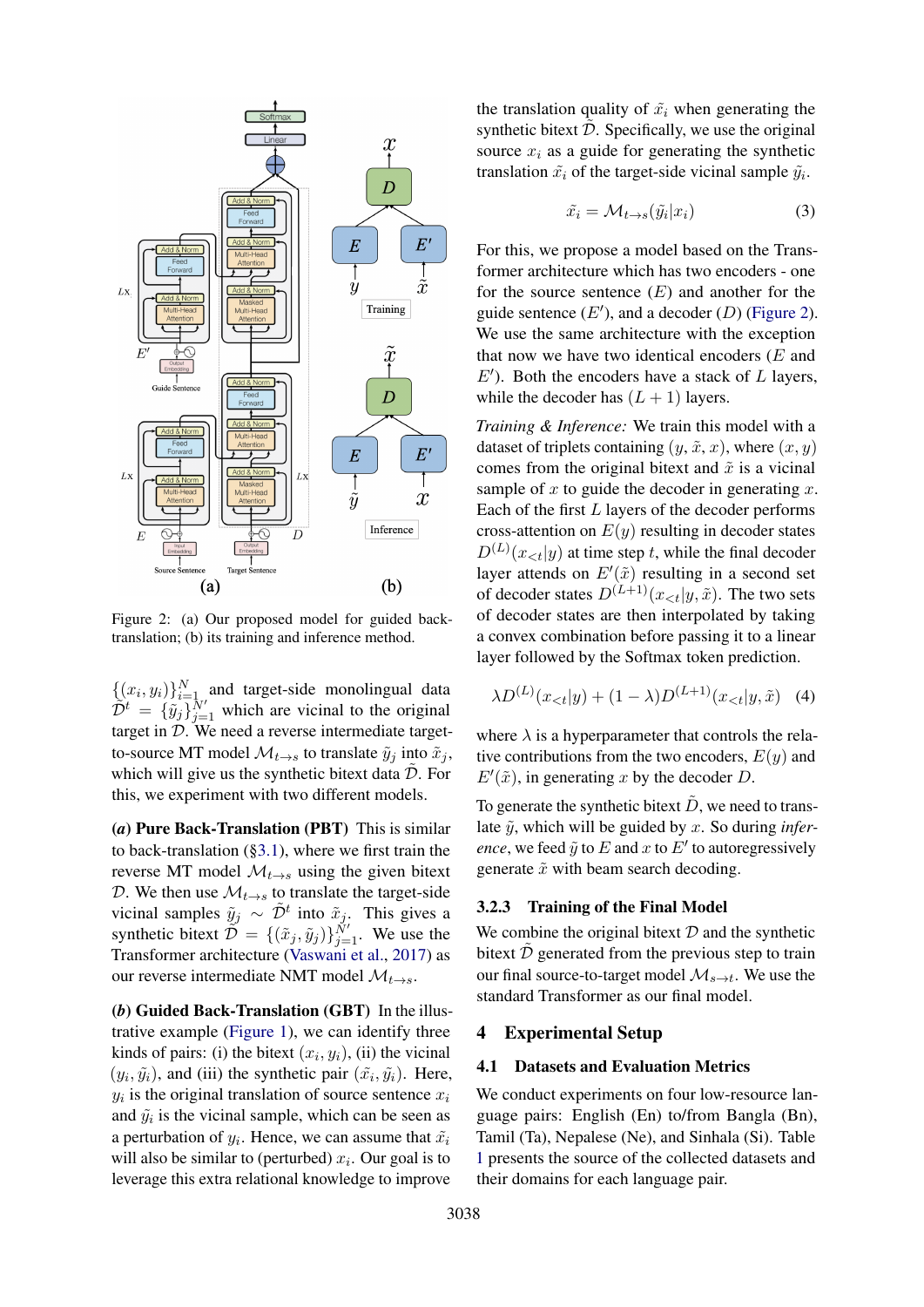<span id="page-5-0"></span>

| Pair    | Data-Source            | Train & Dev             | Test                |
|---------|------------------------|-------------------------|---------------------|
| $En-Bn$ | Islam $(2018)$         | Mixed                   | Mixed               |
| En-Ta   | Ramasamy et al. (2014) | News, Bible, Cinema     | News, Bible, Cinema |
| En-Ne   | Guzmán et al. (2019)   | Bible, GV, PTB, Ubuntu  | Wikipedia           |
| En-Si   | Guzmán et al. (2019)   | Opens subtitles, Ubuntu | Wikipedia           |

Table 1: Sources and domains of the datasets.

Even though the En-Bn dataset size is relatively small ( $\sim$  72K pairs), the quality of the bitext is rich, and it covers a diverse set of domains including literature, journalistic texts, instructive texts, administrative texts, and texts treating external communication. Here the distributions in train and test splits are about the same. For En-Ta, the train and test domains are similar, mostly coming from the news (∼ 66.43%). For En-Ne and En-Si, we use the datasets from (Guzmán et al., [2019\)](#page-9-1), where the train and test domains are different. Although these two datasets are comparatively larger ( $\sim 600K$  pairs each), the quality of the bitext is poor, requiring further cleaning and deduplication.

Table [2](#page-5-1) presents the dataset statistics after deduplication where the last column specifies the number of augmented data by our method AUGVIC ([§3.2.1\)](#page-3-0). For a fair comparison with the traditional back-translation, we experiment with the same amount of target-side monolingual data from three domains: news, wiki, and gnome. We collected and cleaned News, Wiki, and Gnome datasets from News-crawl, Wiki-dumps, and Gnome localization guide, respectively. For some languages, the amount of specific domain monolingual data is limited, where we added additional monolingual data of that language from Common Crawl.

Following previous work (Guzmán et al., [2019;](#page-9-1) [Nguyen et al.,](#page-10-13) [2020\)](#page-10-13), we report the tokenized BLEU [\(Papineni et al.,](#page-11-13) [2002\)](#page-11-13) when translating from English to other languages, and detokenized Sacre-BLEU [\(Post,](#page-11-14) [2018\)](#page-11-14) when translating from other languages to English for all our experiments,.

<span id="page-5-1"></span>

|                                                    |  | Pair   Train   Dev   Test    Augmented (AUGVIC/Mono) |
|----------------------------------------------------|--|------------------------------------------------------|
| En-Bn 70,854 500 500<br>En-Ta 166,851 1000 2000    |  | $\approx$ 460K                                       |
|                                                    |  | $\approx 1300K$                                      |
| En-Ne 234,514 2559 2835<br>En-Si 571,213 2898 2766 |  | $\approx 1500K$                                      |
|                                                    |  | $\approx 1500K$                                      |

Table 2: Dataset statistics after deduplication.

# 4.2 Baselines

We compare AUGVIC with the following baselines:

(i) Bitext baseline is the model trained with the bitext given with the dataset.

(ii) Upsample baseline Here we upsample the bitext to the same amount of AUGVIC's data.

(iii) Diversification baseline [Nguyen et al.](#page-10-13) [\(2020\)](#page-10-13) diversifies the original parallel data by using the predictions of multiple forward and backward NMT models. Then they merge the augmented data with the original bitext on which the final NMT model is trained. Their method is directly comparable to AUGVIC, as both methods diversify the original bitext, but in different ways.

## 4.3 Model Settings

We use the Transformer [\(Vaswani et al.,](#page-11-12) [2017\)](#page-11-12) implementation in Fairseq [\(Ott et al.,](#page-11-15) [2019\)](#page-11-15). We follow the basic architectural settings from (Guzmán [et al.,](#page-9-1) [2019\)](#page-9-1), which establishes some standards for low-resource MT. For low-resource "Bitext baseline", they use a smaller (5-layer) Transformer architecture as the dataset is small, while for larger datasets (*e.g.,* with additional synthetic data) they use a bigger (6-layer) model.<sup>[2](#page-5-2)</sup> To keep the architecture the same in the respective rows (Table [3\)](#page-6-0), we use a 6-layer model for "Upsample baseline" and 5-layer for "Bitext baseline". More specifically, for datasets with less than a million bitext pairs, we use an architecture with 5 encoder and 5 decoder layers, where the number of attention heads, embedding dimension, and inner-layer dimension are respectively 8, 512, and 2048. Otherwise, we use a larger Transformer architecture with 6 encoder and 6 decoder layers with the number of attention heads, embedding dimension, and inner-layer dimension of 16, 1024, and 4096, respectively.

After deduplication, we tokenize non-English data using the Indic NLP Library.<sup>[3](#page-5-3)</sup> We use the sentencepeiece library<sup>[4](#page-5-4)</sup> to learn the joint Byte-Pair-Encoding (BPE) of size 5000 symbols for each of

<span id="page-5-2"></span><sup>2</sup> <https://github.com/facebookresearch/flores/>

<span id="page-5-4"></span><span id="page-5-3"></span><sup>&</sup>lt;sup>3</sup>[https://github.com/anoopkunchukuttan/indic](https://github.com/anoopkunchukuttan/indic_nlp_library)\_nlp\_library 4 <https://github.com/google/sentencepiece>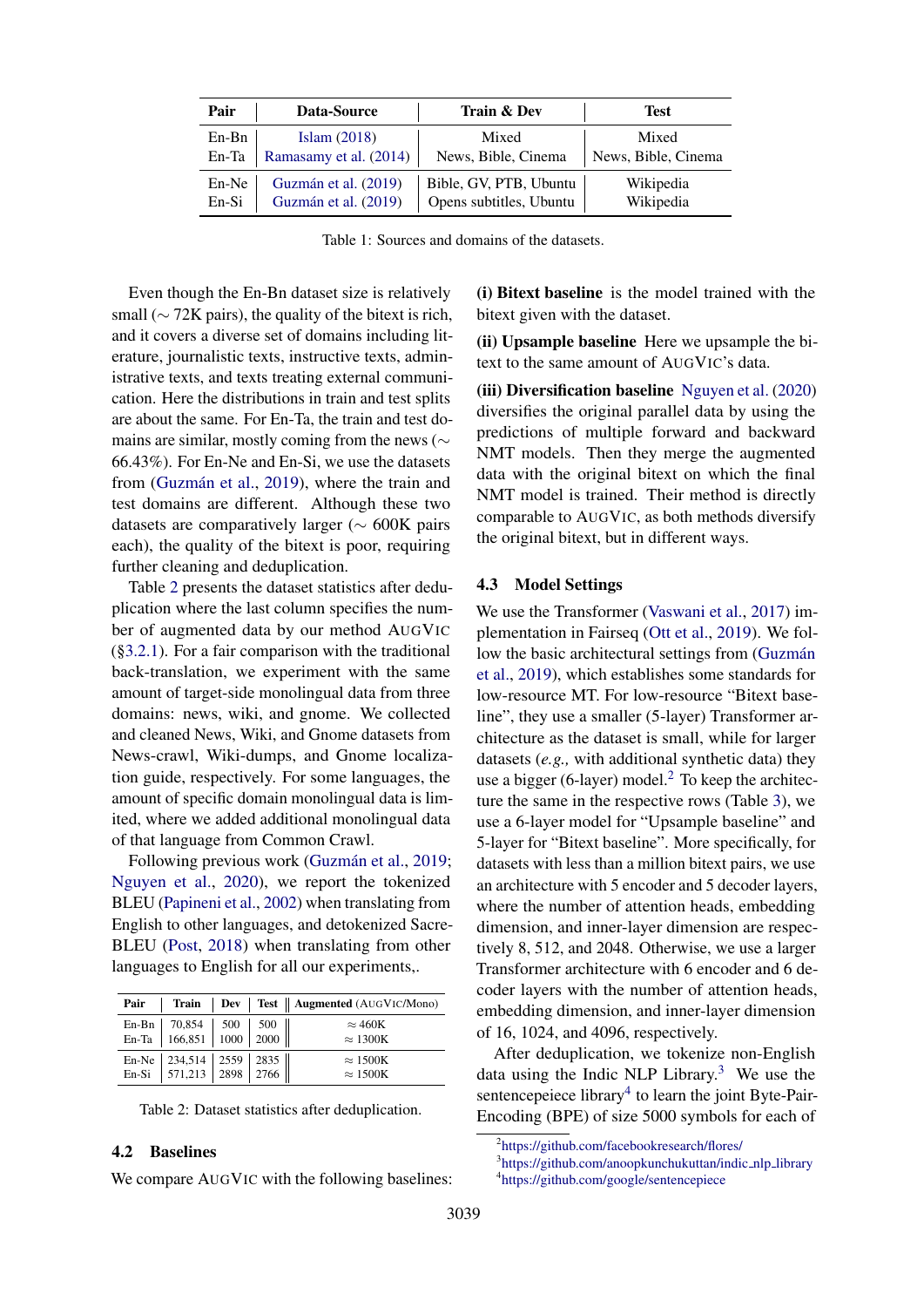<span id="page-6-0"></span>

| <b>Setting</b>   | Data                       | En-Bn         |              | En-Ta         |              | En-Ne         |              | En-Si         |              |
|------------------|----------------------------|---------------|--------------|---------------|--------------|---------------|--------------|---------------|--------------|
|                  |                            | $\rightarrow$ | $\leftarrow$ | $\rightarrow$ | $\leftarrow$ | $\rightarrow$ | $\leftarrow$ | $\rightarrow$ | $\leftarrow$ |
| <b>Baseline</b>  | <b>Bitext</b>              | 13.21         | 21.18        | 11.58         | 26.29        | 4.59          | 8.34         | 1.96          | 7.45         |
|                  | $\times$ Upsample          | 16.59         | 25.51        | 12.15         | 27.71        | 4.16          | 7.79         | 1.81          | 6.93         |
| Diversification  | $+$ Nguyen et al. (2020)   | 17.54         | 26.11        | 12.74         | 28.54        | 5.7           | 8.9          | 2.2           | 8.2          |
|                  | $+$ AugVic                 | 18.03         | 26.96        | 12.93         | 28.68        | 6.47          | 10.65        | 3.66          | 9.27         |
| Extra mono, data | $+ B$ T-Mono (News)        | 18.81         | 27.11        | 13.51         | 29.38        | 6.44          | 12.48        | 3.56          | 11.75        |
|                  | + BT-Mono (Wiki)           | 18.52         | 26.33        | 13.23         | 29.01        | 6.91          | 13.02        | 3.91          | 11.86        |
|                  | $+$ AUGVIC+ BT-Mono (News) | 19.98         | 28.14        | 13.87         | 30.15        | 6.80          | 13.12        | 4.94          | 11.89        |
|                  | + AUGVIC+ BT-Mono (Wiki)   | 20.39         | 28.48        | 13.89         | 30.14        | 7.27          | 13.52        | 5.24          | 12.09        |

Table 3: Detokenized Sacre-BLEU scores for {Bn, Ta, Ne, Si}  $\rightarrow$  En and tokenized BLEU fro En  $\rightarrow$  {Bn, Ta, Ne, Si}. "BT-Mono" stands for traditional back-translation with extra target-side monolingual data ([§3.1\)](#page-2-1).

the language pair over the raw English and tokenized non-English bitext training data.

We tuned the hyper-parameters  $a, b, h, t_{min}$ ,  $t_{max}$  in Eq. [2](#page-3-1) and  $\lambda$  in Eq. [4](#page-4-1) by small-scale experiments on the validation-sets. We found  $a = 0.5$ ,  $b = 2.5, h = 10, t_{min} = 1,$  and  $t_{max} = 20$ work better. We tuned  $\lambda$  within the range of 0.5 to 0.9. In general, we observe that for smaller sentences (length  $\langle 200, 50.60\%$  successive-tokenreplacement works better while for longer sentences (length  $> 20$ ), 20-30% token-replacement performs better.

Following Guzmán et al. [\(2019\)](#page-9-1), we train all the models upto a maximum epoch of 100 with early-stopping enabled based on the validation loss. We use the beam-search-decoding for inference. All the reported results for AUGVIC use dynamic diversity ratio for generating vicinal samples unless otherwise specified.

## 5 Results and Analysis

In this section, we present our results and the analysis of our proposed methods.

#### 5.1 Comparison with Bitext & Diversification

Table [3](#page-6-0) presents the BLEU scores on the eight translation tasks. First, we compare our model AUGVIC with the model trained on the original parallel data (Bitext). AUGVIC consistently improves the performance over all the tested language pairs, gaining about  $+2.76$  BLEU scores on average. Specifically, AUGVIC achieves the absolute improvements of 4.28, 5.78, 1.35, 2.39, 1.88, 2.31, 1.70, and 1.82 over the Bitext for En-Bn, Bn-En, En-Ta, Ta-En, En-Ne, Ne-En, En-Si, and Si-En, respectively.

For a fair comparison, in another experiment, we upsample the bitext data to make it similar to the amount of AUGVIC's data. From the *Upsample* results (with a 6-layer architecture) reported in Table [3,](#page-6-0) we see that even though it increases the BLEU scores for En to/from  ${Bn, Ta}$ , it has negative impacts on En to/from {Ne, Si} where it degrades the performance. Overall, AUGVIC achieves 1.75 BLEU score improvements on an average over the Upsample baseline.

The comparison with the diversification strategy proposed by [Nguyen et al.](#page-10-13) [\(2020\)](#page-10-13) reveals that AUGVIC outperforms their method by 0.84 BLEU scores on average. To be specific, our method gets 0.49, 0.85, 0.19, 0.14, 0.77, 1.75, 1.46, and 1.07 absolute BLEU improvements over their approach for En-Bn, Bn-En, En-Ta, Ta-En, En-Ne, Ne-En, En-Si, and Si-En, respectively.

The data diversification method of [Nguyen et al.](#page-10-13) [\(2020\)](#page-10-13) relies heavily on the performance of base models (Bitext). From Table [3,](#page-6-0) we see that the performance of base models are poor for En to/from {Ne, Si}, which impacts their augmented data generation process (diversification). However, the better performance of AUGVIC in those languages indicates that vicinal samples generated in our method are more diverse with better quality and less prone to the noise in base models.

# 5.2 Vicinal Samples with Extra Relevant Monolingual Data

We further explore the performance of AUGVIC by experimenting with the traditional back-translation method  $(\S 3.1)$  using the same amount of monolingual data. To perceive the variability, we choose to experiment with extra monolingual data from two *relevant* but different sources - newscrawl (BT-Mono (News)) and Wikipedia (BT-Mono (Wiki)). From the results in Table [3,](#page-6-0) we see that standard back-translation improves the scores in both cases, proving that extra relevant monolingual data helps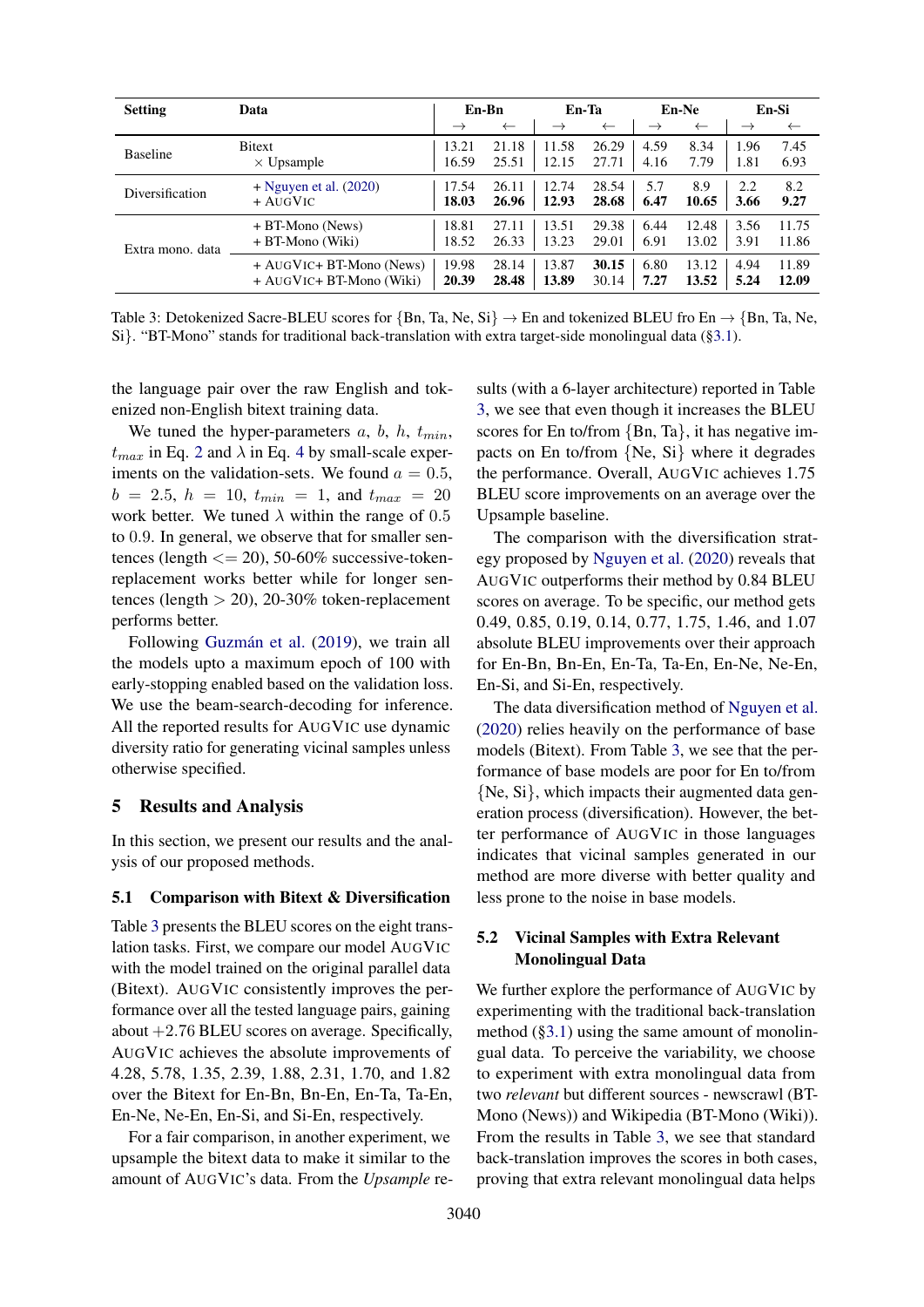| Interm.                                                                                                                                                              | En-Bn |  | En-Ta |  | En-Ne |  | En-Si |  |
|----------------------------------------------------------------------------------------------------------------------------------------------------------------------|-------|--|-------|--|-------|--|-------|--|
| <b>BT</b> system $\vert \rightarrow \leftarrow \vert \rightarrow \leftarrow \vert \rightarrow \leftarrow \vert \rightarrow \leftarrow \vert \rightarrow \rightarrow$ |       |  |       |  |       |  |       |  |
| Pure BT   18.03 26.96   12.93 28.68   6.47 10.65   3.66 9.27                                                                                                         |       |  |       |  |       |  |       |  |
| Guided BT   18.18 27.35   13.17 29.05   4.81 8.62   2.16 7.71                                                                                                        |       |  |       |  |       |  |       |  |

<span id="page-7-0"></span>Table 4: Comparison between two **interme**diate reverse back-translation (BT) systems in AUGVIC.

for low-resource MT significantly.

To understand the exclusivity of the vicinal samples of AUGVIC from the external related monolingual data, we perform another set of experiments where we added both the AUGVIC's augmented data with the extra monolingual data and trained along with the Bitext data. From Table [3,](#page-6-0) we see that the combination of datasets improves the BLEU scores by 1.02 and 0.73 on average on the two relevant data sources (News and Wiki). From this, we can conclude that vicinal samples of AUGVIC make the NMT models more robust in the presence of the relevant monolingual data and can be used together when available.

#### 5.3 Pure vs. Guided: Which One is Better?

For all the results of AUGVIC presented in Table [3,](#page-6-0) we use the pure back-translation (BT) method  $(\S3.2.2(a))$  as the reverse intermediate model. We compare the performance of the guided BT ([§3.2.2\(](#page-4-0)b)) with the pure BT method as the reverse intermediate model in Table [4.](#page-7-0) From the results, we observe that the guided BT achieves better results in En $\leftrightarrow$  {Bn, Ta}, while the pure BT achieves better in En $\leftrightarrow$  {Ne, Si} translation tasks.

We investigated why the guided BT performed poorly in En $\leftrightarrow$  {Ne, Si} tasks, and found that compared to the En-Bn and En-Ta bitexts, the original bitexts of En-Ne and En-Si languages are very noisy (*e.g.,* bad sentence segmentation, code-mix data), which propagates further noise while using the target translation as a guide for translating the vicinal samples. The diminishing results while upsampling in these two languages (Table [3\)](#page-6-0) supports this claim. From these results, we can say that the better the original bitext quality is, the better the synthetic bitext will be for the guided BT.

# 5.4 AUGVIC with Relevant and Distant-domain Monolingual Data

To verify how traditional back-translation and AUGVIC perform with with monolingual data from related vs. distant domains, we perform another set of experiments on En to/from {Bn, Ta}. For both the language pairs ([§4.1\)](#page-4-2), *News* can (roughly) be

<span id="page-7-2"></span>

| <b>BT-mono</b>            | Data                   |                | En-Bn          | En-Ta          |                |  |
|---------------------------|------------------------|----------------|----------------|----------------|----------------|--|
| Domain                    |                        | $\rightarrow$  | $\leftarrow$   |                |                |  |
|                           | <b>Bitext</b>          | 13.21          | 21.18          | 11.58          | 26.29          |  |
| <b>News</b><br>(relevant) | $+ BT$<br>+ AUGVIC+ BT | 18.81<br>19.98 | 27.11<br>28.14 | 13.51<br>13.87 | 29.38<br>30.15 |  |
| gnome<br>(distant)        | $+ BT$<br>+ AUGVIC+ BT | 17.14<br>18.86 | 26.05<br>27.56 | 12.55<br>13.59 | 27.91<br>29.89 |  |

Table 5: Effect of relevant and distant domain monolingual data in back-translation with AUGVIC. We use *News* as "relevant" and *gnome* as "distant" domain.

considered as relevant compared to *gnome*, [5](#page-7-1) which can be considered as distant domain. We use *pure BT* as the intermediate reverse back-translation system for generating synthetic data in AUGVIC in this set of experiments.

From Table [5,](#page-7-2) we see that traditional backtranslation (+ BT) improves the BLEU scores over the Bitext by 4.14 and 2.85 on average for relevantand distant-domain monolingual data, respectively, yielding higher gains for relevant domain, as expected. The addition of vicinal data by AUGVIC (+ AUGVIC+ BT) further improves the scores in both cases; interestingly, the relative improvements are higher in the distant-domain case. Specifically, the average BLEU score improvements over Bitext for relevant- and distant-domain data with AUGVIC+BT are 4.97 and 4.41, respectively. Comparing this with BT only, the BLEU score difference between relevant and distant domains has been reduced from 1.29 to 0.56. This indicates that AUGVIC helps to bridge the domain gap between relevant and distant-domain distributions in traditional BT with monolingual data.

In principle, for vicinal samples, the syntheticpair generation capability of the reverse intermediate target-to-source MT model should be better than generating from an arbitrary monolingual data as it could be a distant distribution compared to the bitext. Judging by the amount of diverse data used for training the language model, we can safely assume that it is a diverse knowledge source [\(Con](#page-9-17)[neau et al.,](#page-9-17) [2020b\)](#page-9-17) compared to the training bitext samples. Data that performs well on the reverse

<span id="page-7-1"></span><sup>5</sup> <http://opus.nlpl.eu/GNOME.php>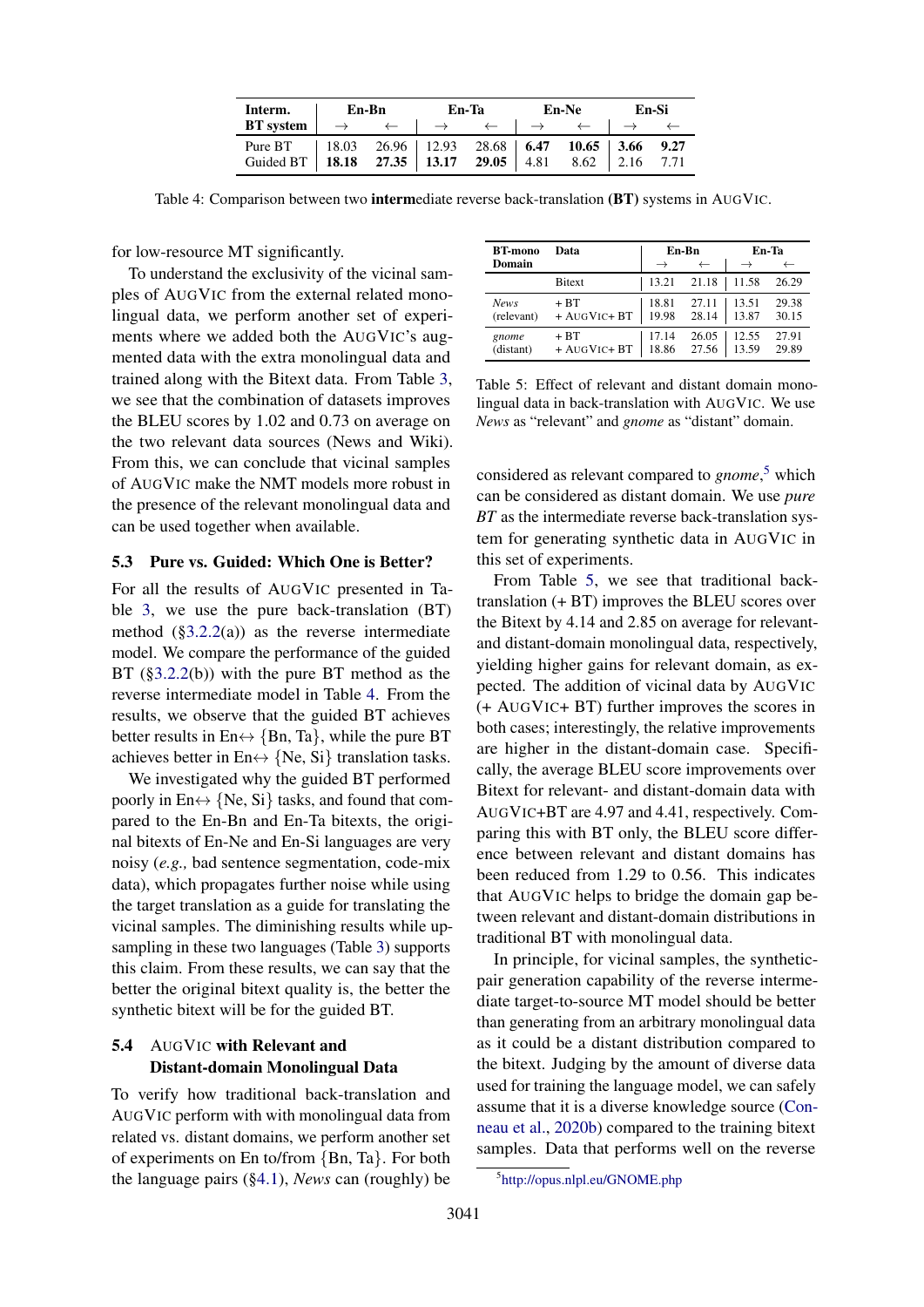intermediate target-to-source MT system can be extrapolated from the knowledge-base as vicinaldistribution with the controlled diversity ratio function (Eq. [2\)](#page-3-1). Moreover, to achieve more diversity, the use of multiple different language models is also compatible in AUGVIC.

#### <span id="page-8-3"></span>5.5 Effect of Diversity Ratio in AUGVIC

For monolingual data, it could be challenging to identify domain discrepancy with the training/testing bitext data, and there is no parameter in the traditional BT method to control this distributional mismatch. However, in AUGVIC we can control the distributional drift of the generated vicinal samples from the original training distribution by varying the diversity ratio  $\rho$ .

Theoretically, it is possible to sample the same distribution using dynamic and static diversity. However, dynamic diversity is more flexible to perform hyperparameter-tuning and to prevent potential outliers. The term  $l/h$  in Eq. [2](#page-3-1) represents pseudo-segmentation (h segments) of a large sentence of length l, and b represents the same intuition as  $\rho$ . Apart from these,  $t_{min}$  and  $t_{max}$  prevents irregular-samples: (i)  $t_{min}$  ensures that there should be at least some changes in the augmented sample, (ii)  $t_{max}$  makes sure that the generatedsamples from LM do not diverge too much from the vicinity.

To understand the effect of the diversity ratio in AUGVIC, we perform another set of experiments. We choose to use En to/from {Bn, Ne} for this experiments, where we selected at most two vicinal samples from each of the target sentence in original bitext. We investigate the effect of both *dynamic* and *fixed* diversity ratio in AUGVIC's vicinal sample generation ([§3.2.1\)](#page-3-0). For fixed diversity ratio we use  $\rho$  values 0.1, 0.3, 0.5, and 0.8, while for dynamic diversity ratio we use  $a = 0.5, b = 2.5$ , and  $h = 10$  for controlling the diversity.

We present these experimental results in Table [6,](#page-8-4) from where we see that the dynamic diversity ratio performs better in three out of four tasks. For the fixed diversity ratio, we see the variation in results for different values of  $\rho$ . In all the four tasks, the diversity ratio  $\rho = 0.8$  gives the least scores. On average, we get the better results with  $\rho = \{0.3, 0.5\}$ . These experiments suggest that higher diversity values may induce noise and lower diversity values may not diversify the data enough to benefit the final NMT model.

<span id="page-8-4"></span>

| AUGVIC                                                                |                                  | En-Bn                            | En-Ne                        |                                 |  |
|-----------------------------------------------------------------------|----------------------------------|----------------------------------|------------------------------|---------------------------------|--|
| diversity ratio                                                       |                                  | $\leftarrow$                     |                              |                                 |  |
| Dynamic                                                               | 17.69                            | 26.61                            | 6.21                         | 10.25                           |  |
| Fixed<br>$\rho = 0.1$<br>$\rho = 0.3$<br>$\rho = 0.5$<br>$\rho = 0.8$ | 17.34<br>17.52<br>17.48<br>17.19 | 25.98<br>26.19<br>26.49<br>25.01 | 5.98<br>6.19<br>6.05<br>5.82 | 10.03<br>10.36<br>10.38<br>9.89 |  |

Table 6: Effect of diversity ratio  $\rho$  while generating vicinal samples in AUGVIC ([§3.2.1\)](#page-3-0).

# 6 Conclusion

We have presented an in-domain data augmentation framework AUGVIC by exploiting the bitext vicinity for low-resource NMT. Our method generates vicinal samples by diversifying sentences of the target language in the bitext in a novel way. It is simple yet effective and can be quite useful when extra in-domain monolingual data is limited.

Extensive experiments with four low-resource language pairs comprising data from different domains show the efficacy of AUGVIC. Our method is not only comparable with traditional back-translation with in-domain monolingual data, it also makes the NMT models more robust in the presence of relevant monolingual data. Moreover, it bridges the distributional gap for out-of-domain monolingual data when using together.

## References

- <span id="page-8-1"></span>Naveen Arivazhagan, Ankur Bapna, Orhan Firat, Dmitry Lepikhin, Melvin Johnson, Maxim Krikun, Mia Xu Chen, Yuan Cao, George F. Foster, Colin Cherry, Wolfgang Macherey, Zhifeng Chen, and Yonghui Wu. 2019. [Massively multilingual neural](http://arxiv.org/abs/1907.05019) [machine translation in the wild: Findings and chal](http://arxiv.org/abs/1907.05019)[lenges.](http://arxiv.org/abs/1907.05019) *CoRR*, abs/1907.05019.
- <span id="page-8-0"></span>Mikel Artetxe, Gorka Labaka, and Eneko Agirre. 2018. A robust self-learning method for fully unsupervised cross-lingual mappings of word embeddings. In *Proceedings of the 56th Annual Meeting of the Association for Computational Linguistics (Volume 1: Long Papers)*, pages 789–798.
- <span id="page-8-2"></span>M Saiful Bari, Tasnim Mohiuddin, and Shafiq Joty. 2021. Uxla: A robust unsupervised data augmentation framework for cross-lingual nlp. In *Proceedings of The Joint Conference of the 59th Annual Meeting of the Association for Computational Linguistics and the 11th International Joint Conference on Natural Language Processing (ACL-IJCNLP 2021)*, Online. Association for Computational Linguistics.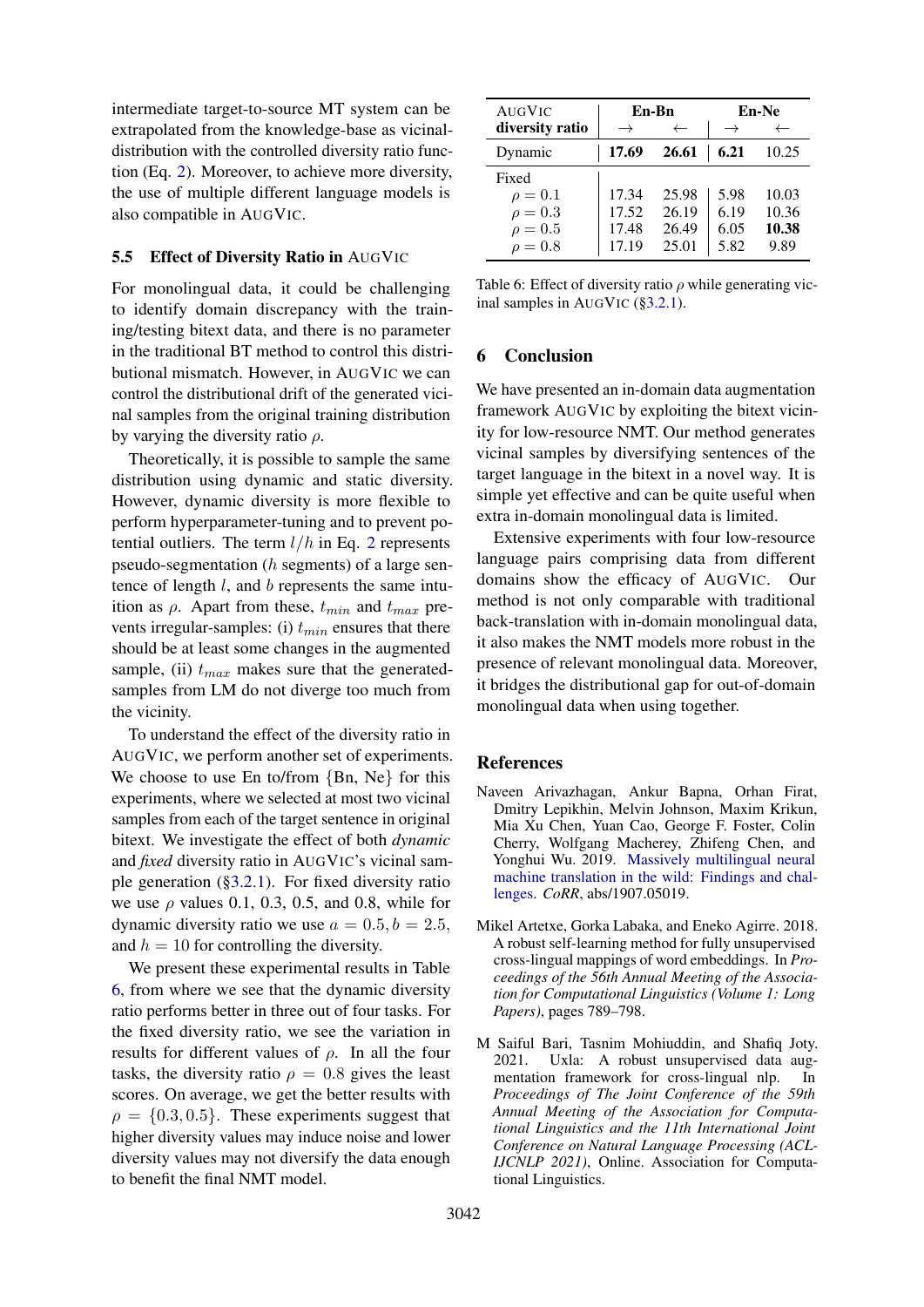- <span id="page-9-12"></span>Isaac Caswell, Ciprian Chelba, and David Grangier. 2019. [Tagged back-translation.](https://doi.org/10.18653/v1/W19-5206) In *Proceedings of the Fourth Conference on Machine Translation (Volume 1: Research Papers)*, pages 53–63, Florence, Italy. Association for Computational Linguistics.
- <span id="page-9-8"></span>Olivier Chapelle, Jason Weston, Léon Bottou, and Vladimir Vapnik. 2001. [Vicinal risk minimization.](http://papers.nips.cc/paper/1876-vicinal-risk-minimization.pdf) In T. K. Leen, T. G. Dietterich, and V. Tresp, editors, *Advances in Neural Information Processing Systems 13*, pages 416–422. MIT Press.
- <span id="page-9-5"></span>Peng-Jen Chen, Jiajun Shen, Matthew Le, Vishrav Chaudhary, Ahmed El-Kishky, Guillaume Wenzek, Myle Ott, and Marc'Aurelio Ranzato. 2019. [Face](https://doi.org/10.18653/v1/D19-5213)[book AI's WAT19 Myanmar-English translation](https://doi.org/10.18653/v1/D19-5213) [task submission.](https://doi.org/10.18653/v1/D19-5213) In *Proceedings of the 6th Workshop on Asian Translation*, pages 112–122, Hong Kong, China. Association for Computational Linguistics.
- <span id="page-9-10"></span>Yong Cheng, Qian Yang, Yang Liu, Maosong Sun, and Wei Xu. 2017. [Joint training for pivot-based neural](https://doi.org/10.24963/ijcai.2017/555) [machine translation.](https://doi.org/10.24963/ijcai.2017/555) In *Proceedings of the Twenty-Sixth International Joint Conference on Artificial Intelligence, IJCAI-17*, pages 3974–3980.
- <span id="page-9-16"></span>Alexis Conneau, Kartikay Khandelwal, Naman Goyal, Vishrav Chaudhary, Guillaume Wenzek, Francisco Guzman, Edouard Grave, Myle Ott, Luke Zettle- ´ moyer, and Veselin Stoyanov. 2020a. [Unsupervised](https://doi.org/10.18653/v1/2020.acl-main.747) [cross-lingual representation learning at scale.](https://doi.org/10.18653/v1/2020.acl-main.747) In *Proceedings of the 58th Annual Meeting of the Association for Computational Linguistics*, pages 8440– 8451, Online. Association for Computational Linguistics.
- <span id="page-9-17"></span>Alexis Conneau, Kartikay Khandelwal, Naman Goyal, Vishrav Chaudhary, Guillaume Wenzek, Francisco Guzman, Edouard Grave, Myle Ott, Luke Zettle- ´ moyer, and Veselin Stoyanov. 2020b. [Unsupervised](https://doi.org/10.18653/v1/2020.acl-main.747) [cross-lingual representation learning at scale.](https://doi.org/10.18653/v1/2020.acl-main.747) In *Proceedings of the 58th Annual Meeting of the Association for Computational Linguistics*, pages 8440– 8451, Online. Association for Computational Linguistics.
- <span id="page-9-9"></span>Alexis Conneau, Guillaume Lample, Marc'Aurelio Ranzato, Ludovic Denoyer, and Hervé Jégou. 2017. [Word translation without parallel data.](http://arxiv.org/abs/1710.04087) *CoRR*, abs/1710.04087.
- <span id="page-9-7"></span>Raj Dabre, Chenhui Chu, and Anoop Kunchukuttan. 2020. [A survey of multilingual neural machine](https://doi.org/10.1145/3406095) [translation.](https://doi.org/10.1145/3406095) *ACM Comput. Surv.*, 53(5).
- <span id="page-9-15"></span>Jingfei Du, Edouard Grave, Beliz Gunel, Vishrav Chaudhary, Onur Celebi, Michael Auli, Ves Stoyanov, and Alexis Conneau. 2020. [Self-training im](http://arxiv.org/abs/2010.02194)[proves pre-training for natural language understand](http://arxiv.org/abs/2010.02194)[ing.](http://arxiv.org/abs/2010.02194)
- <span id="page-9-4"></span>Sergey Edunov, Myle Ott, Michael Auli, and David Grangier. 2018. [Understanding back-translation at](https://doi.org/10.18653/v1/D18-1045) [scale.](https://doi.org/10.18653/v1/D18-1045) In *Proceedings of the 2018 Conference on*

*Empirical Methods in Natural Language Processing*, pages 489–500, Brussels, Belgium. Association for Computational Linguistics.

- <span id="page-9-6"></span>Sergey Edunov, Myle Ott, Marc'Aurelio Ranzato, and Michael Auli. 2020. [On the evaluation of machine](https://doi.org/10.18653/v1/2020.acl-main.253) [translation systems trained with back-translation.](https://doi.org/10.18653/v1/2020.acl-main.253) In *Proceedings of the 58th Annual Meeting of the Association for Computational Linguistics*, pages 2836– 2846, Online. Association for Computational Linguistics.
- <span id="page-9-13"></span>Marzieh Fadaee, Arianna Bisazza, and Christof Monz. 2017. [Data augmentation for low-resource neural](https://doi.org/10.18653/v1/P17-2090) [machine translation.](https://doi.org/10.18653/v1/P17-2090) In *Proceedings of the 55th Annual Meeting of the Association for Computational Linguistics (Volume 2: Short Papers)*, pages 567– 573, Vancouver, Canada. Association for Computational Linguistics.
- <span id="page-9-2"></span>Orhan Firat, Kyunghyun Cho, and Yoshua Bengio. 2016a. [Multi-way, multilingual neural machine](https://doi.org/10.18653/v1/N16-1101) [translation with a shared attention mechanism.](https://doi.org/10.18653/v1/N16-1101) In *Proceedings of the 2016 Conference of the North American Chapter of the Association for Computational Linguistics: Human Language Technologies*, pages 866–875, San Diego, California. Association for Computational Linguistics.
- <span id="page-9-3"></span>Orhan Firat, Baskaran Sankaran, Yaser Al-onaizan, Fatos T. Yarman Vural, and Kyunghyun Cho. 2016b. [Zero-resource translation with multi-lingual neural](https://doi.org/10.18653/v1/D16-1026) [machine translation.](https://doi.org/10.18653/v1/D16-1026) In *Proceedings of the 2016 Conference on Empirical Methods in Natural Language Processing*, pages 268–277, Austin, Texas. Association for Computational Linguistics.
- <span id="page-9-14"></span>Fei Gao, Jinhua Zhu, Lijun Wu, Yingce Xia, Tao Qin, Xueqi Cheng, Wengang Zhou, and Tie-Yan Liu. 2019. [Soft contextual data augmentation for neural](https://doi.org/10.18653/v1/P19-1555) [machine translation.](https://doi.org/10.18653/v1/P19-1555) In *Proceedings of the 57th Annual Meeting of the Association for Computational Linguistics*, pages 5539–5544, Florence, Italy. Association for Computational Linguistics.
- <span id="page-9-11"></span>Jiatao Gu, Hany Hassan, Jacob Devlin, and Victor O. K. Li. 2018. [Universal neural machine transla](http://arxiv.org/abs/1802.05368)[tion for extremely low resource languages.](http://arxiv.org/abs/1802.05368) *CoRR*, abs/1802.05368.
- <span id="page-9-1"></span>Francisco Guzmán, Peng-Jen Chen, Myle Ott, Juan Pino, Guillaume Lample, Philipp Koehn, Vishrav Chaudhary, and Marc'Aurelio Ranzato. 2019. [The](https://doi.org/10.18653/v1/D19-1632) [FLORES evaluation datasets for low-resource ma](https://doi.org/10.18653/v1/D19-1632)[chine translation: Nepali–English and Sinhala–](https://doi.org/10.18653/v1/D19-1632) [English.](https://doi.org/10.18653/v1/D19-1632) In *Proceedings of the 2019 Conference on Empirical Methods in Natural Language Processing and the 9th International Joint Conference on Natural Language Processing (EMNLP-IJCNLP)*, pages 6098–6111, Hong Kong, China. Association for Computational Linguistics.
- <span id="page-9-0"></span>Hany Hassan, Anthony Aue, C. Chen, Vishal Chowdhary, J. Clark, C. Federmann, Xuedong Huang, Marcin Junczys-Dowmunt, W. Lewis, M. Li, Shujie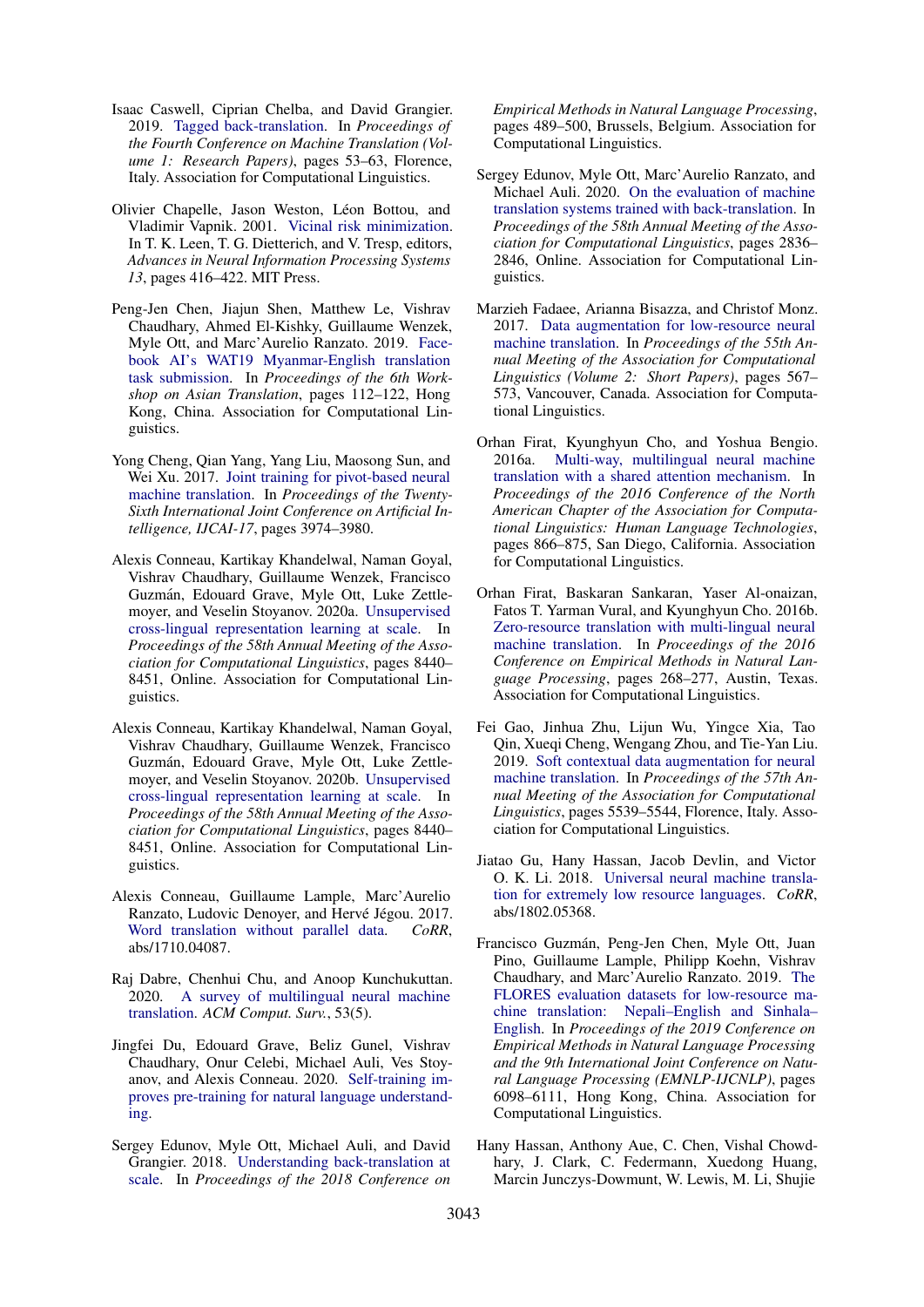Liu, T. Liu, Renqian Luo, Arul Menezes, Tao Qin, F. Seide, Xu Tan, Fei Tian, Lijun Wu, Shuangzhi Wu, Yingce Xia, Dongdong Zhang, Zhirui Zhang, and M. Zhou. 2018. Achieving human parity on automatic chinese to english news translation. *ArXiv*, abs/1803.05567.

- <span id="page-10-2"></span>Junxian He, Jiatao Gu, Jiajun Shen, and Marc'Aurelio Ranzato. 2020. [Revisiting self-training for neural](https://openreview.net/forum?id=SJgdnAVKDH) [sequence generation.](https://openreview.net/forum?id=SJgdnAVKDH) In *International Conference on Learning Representations*.
- <span id="page-10-12"></span>Vu Cong Duy Hoang, Philipp Koehn, Gholamreza Haffari, and Trevor Cohn. 2018. [Iterative back](https://doi.org/10.18653/v1/W18-2703)[translation for neural machine translation.](https://doi.org/10.18653/v1/W18-2703) In *Proceedings of the 2nd Workshop on Neural Machine Translation and Generation*, pages 18–24, Melbourne, Australia. Association for Computational Linguistics.
- <span id="page-10-6"></span>M. A. A. Mumin; M. H. Seddiqui; M. Z. Iqbal; M. J. Islam. 2018. [Supara0.8m: A balanced english-bangla](https://doi.org/10.21227/gz0b-5p24) [parallel corpus.](https://doi.org/10.21227/gz0b-5p24)
- <span id="page-10-3"></span>Melvin Johnson, Mike Schuster, Quoc V. Le, Maxim Krikun, Yonghui Wu, Zhifeng Chen, Nikhil Thorat, Fernanda Viegas, Martin Wattenberg, Greg Corrado, ´ Macduff Hughes, and Jeffrey Dean. 2017. [Google's](https://doi.org/10.1162/tacl_a_00065) [multilingual neural machine translation system: En](https://doi.org/10.1162/tacl_a_00065)[abling zero-shot translation.](https://doi.org/10.1162/tacl_a_00065) *Transactions of the Association for Computational Linguistics*, 5:339–351.
- <span id="page-10-10"></span>Yunsu Kim, Petre Petrov, Pavel Petrushkov, Shahram Khadivi, and Hermann Ney. 2019. [Pivot-based](https://doi.org/10.18653/v1/D19-1080) [transfer learning for neural machine translation be](https://doi.org/10.18653/v1/D19-1080)[tween non-English languages.](https://doi.org/10.18653/v1/D19-1080) In *Proceedings of the 2019 Conference on Empirical Methods in Natural Language Processing and the 9th International Joint Conference on Natural Language Processing (EMNLP-IJCNLP)*, pages 866–876, Hong Kong, China. Association for Computational Linguistics.
- <span id="page-10-15"></span>Sosuke Kobayashi. 2018. [Contextual augmentation:](https://doi.org/10.18653/v1/N18-2072) [Data augmentation by words with paradigmatic re](https://doi.org/10.18653/v1/N18-2072)[lations.](https://doi.org/10.18653/v1/N18-2072) In *Proceedings of the 2018 Conference of the North American Chapter of the Association for Computational Linguistics: Human Language Technologies, Volume 2 (Short Papers)*, pages 452–457, New Orleans, Louisiana. Association for Computational Linguistics.
- <span id="page-10-11"></span>Tom Kocmi and Ondřej Bojar. 2018. [Trivial transfer](https://doi.org/10.18653/v1/W18-6325) [learning for low-resource neural machine translation.](https://doi.org/10.18653/v1/W18-6325) In *Proceedings of the Third Conference on Machine Translation: Research Papers*, pages 244–252, Brussels, Belgium. Association for Computational Linguistics.
- <span id="page-10-1"></span>Philipp Koehn and Rebecca Knowles. 2017. [Six chal](https://doi.org/10.18653/v1/W17-3204)[lenges for neural machine translation.](https://doi.org/10.18653/v1/W17-3204) In *Proceedings of the First Workshop on Neural Machine Translation*, pages 28–39, Vancouver. Association for Computational Linguistics.
- <span id="page-10-17"></span>Philippe Laban, Andrew Hsi, John Canny, and Marti A. Hearst. 2020. [The summary loop: Learning to write](https://www.aclweb.org/anthology/2020.acl-main.460/) [abstractive summaries without examples.](https://www.aclweb.org/anthology/2020.acl-main.460/) In *Proceedings of the 58th Annual Meeting of the Association for Computational Linguistics, ACL 2020, Online, July 5-10, 2020*, pages 5135–5150. Association for Computational Linguistics.
- <span id="page-10-0"></span>Dmitry Lepikhin, HyoukJoong Lee, Yuanzhong Xu, Dehao Chen, Orhan Firat, Yanping Huang, Maxim Krikun, Noam Shazeer, and Zhifeng Chen. 2021. {GS}[hard: Scaling giant models with conditional](https://openreview.net/forum?id=qrwe7XHTmYb) [computation and automatic sharding.](https://openreview.net/forum?id=qrwe7XHTmYb) In *International Conference on Learning Representations*.
- <span id="page-10-16"></span>Zichao Li, Xin Jiang, Lifeng Shang, and Hang Li. 2018. [Paraphrase generation with deep reinforce](https://doi.org/10.18653/v1/D18-1421)[ment learning.](https://doi.org/10.18653/v1/D18-1421) In *Proceedings of the 2018 Conference on Empirical Methods in Natural Language Processing*, pages 3865–3878, Brussels, Belgium. Association for Computational Linguistics.
- <span id="page-10-5"></span>Yinhan Liu, Jiatao Gu, Naman Goyal, Xian Li, Sergey Edunov, Marjan Ghazvininejad, Mike Lewis, and Luke Zettlemoyer. 2020. [Multilingual denoising](http://arxiv.org/abs/2001.08210) [pre-training for neural machine translation.](http://arxiv.org/abs/2001.08210)
- <span id="page-10-9"></span>Tasnim Mohiuddin, M Saiful Bari, and Shafiq Joty. 2020. [LNMap: Departures from isomorphic as](https://doi.org/10.18653/v1/2020.emnlp-main.215)[sumption in bilingual lexicon induction through non](https://doi.org/10.18653/v1/2020.emnlp-main.215)[linear mapping in latent space.](https://doi.org/10.18653/v1/2020.emnlp-main.215) In *Proceedings of the 2020 Conference on Empirical Methods in Natural Language Processing (EMNLP)*, pages 2712–2723, Online. Association for Computational Linguistics.
- <span id="page-10-7"></span>Tasnim Mohiuddin and Shafiq Joty. 2019. [Revisiting](https://doi.org/10.18653/v1/N19-1386) [adversarial autoencoder for unsupervised word trans](https://doi.org/10.18653/v1/N19-1386)[lation with cycle consistency and improved train](https://doi.org/10.18653/v1/N19-1386)[ing.](https://doi.org/10.18653/v1/N19-1386) In *Proceedings of the 2019 Conference of the North American Chapter of the Association for Computational Linguistics: Human Language Technologies, Volume 1 (Long and Short Papers)*, pages 3857–3867, Minneapolis, Minnesota. Association for Computational Linguistics.
- <span id="page-10-8"></span>Tasnim Mohiuddin and Shafiq Joty. 2020. [Unsuper](https://doi.org/10.1162/coli_a_00374)[vised Word Translation with Adversarial Autoen](https://doi.org/10.1162/coli_a_00374)[coder.](https://doi.org/10.1162/coli_a_00374) *Computational Linguistics*, 46(2):257–288.
- <span id="page-10-4"></span>Graham Neubig and Junjie Hu. 2018. [Rapid adapta](https://doi.org/10.18653/v1/D18-1103)[tion of neural machine translation to new languages.](https://doi.org/10.18653/v1/D18-1103) In *Proceedings of the 2018 Conference on Empirical Methods in Natural Language Processing*, pages 875–880, Brussels, Belgium. Association for Computational Linguistics.
- <span id="page-10-14"></span>Xuan-Phi Nguyen, Shafiq Joty, Thanh-Tung Nguyen, Wu Kui, and Ai Ti Aw. 2021. [Cross-model Back](https://arxiv.org/abs/2006.02163)[translated Distillation for Unsupervised Machine](https://arxiv.org/abs/2006.02163) [Translation.](https://arxiv.org/abs/2006.02163) In *Thirty-eighth International Conference on Machine Learning*, ICML'21, Virtual.
- <span id="page-10-13"></span>Xuan-Phi Nguyen, Shafiq R. Joty, Kui Wu, and Ai Ti Aw. 2020. [Data diversification: A simple strategy](https://proceedings.neurips.cc/paper/2020/hash/7221e5c8ec6b08ef6d3f9ff3ce6eb1d1-Abstract.html)